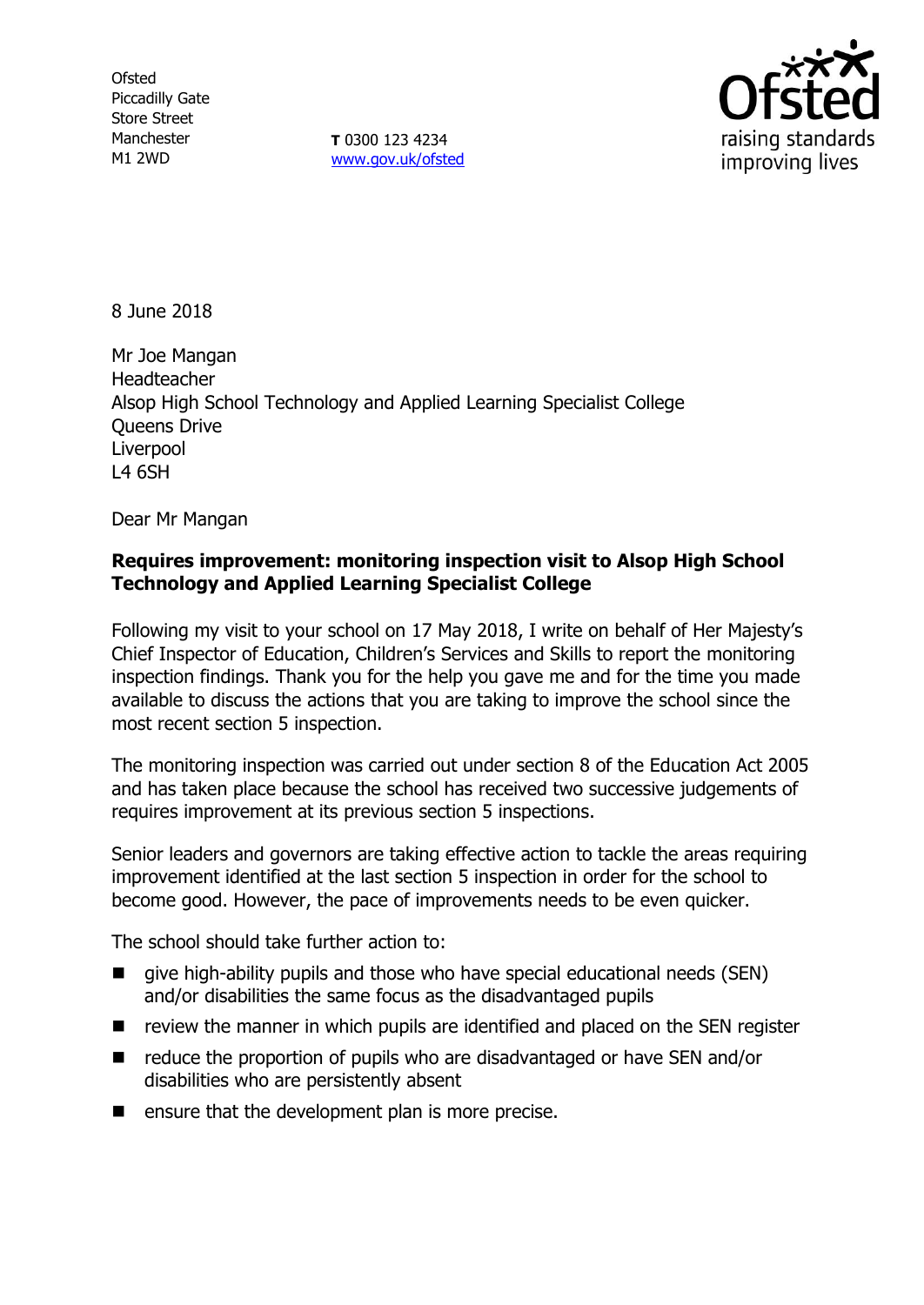

### **Evidence**

During the inspection, meetings were held with the headteacher, other senior leaders, pupils, members of the governing body and a representative of the local authority to discuss the actions taken since the last inspection. The school development plan was evaluated, as were other documents and information presented by leaders to demonstrate improvements.

#### **Context**

The senior leadership team has been reduced by four, and just over 20 staff have left the school since the last inspection. The governing body has been strengthened by additional members with appropriate expertise and skills. At the time of this inspection, the leadership team was being restructured by governors to ensure that the school's priorities were being led by a senior member of staff.

#### **Main findings**

Leaders' actions cover all of the areas for improvement identified at the last inspection. However, further work is needed to support the school in its journey to become good. The achievement of pupils in 2017 was, once again, well below the national average. These poor results acted as a catalyst for change and a wake-up call to leaders and governors of the need for greater urgency and purpose. Leaders rightly looked to where improvements were evident and shared this good practice to tackle weaker areas. Middle leaders, for example, are an effective part of the improvements being made. These middle leaders have a sound understanding of the priorities for improvement and what needs to be done. Nonetheless, there remain some inconsistencies in leadership.

Leaders have made improvements to the quality of teaching and the curriculum. The monitoring of teaching has identified a clearer picture of strengths and weaker aspects in teaching. Questioning is a common feature in lessons to make pupils think and make links in their learning. Teachers are more confident in planning activities that suitably challenge pupils and give pupils opportunities to express their knowledge in writing. This is most evident in those subjects that pupils are able to choose for themselves. These were also the only subjects where pupils made good progress in 2017. The teaching of modern foreign languages is particularly strong and improvements are evident in science. Pupils that I spoke to readily recognise an improvement in teaching across the curriculum.

Disadvantaged pupils are making better progress but from a very low starting point. Actions are more focused and the leadership of this area has made support for these pupils a top priority for all staff. A thorough review of pupil premium funding has taken place and provided leaders with steps to further enhance the provision. Everyone is clear about the importance of all pupils achieving well, especially those pupils who are disadvantaged. Leaders and governors evaluate the impact of their